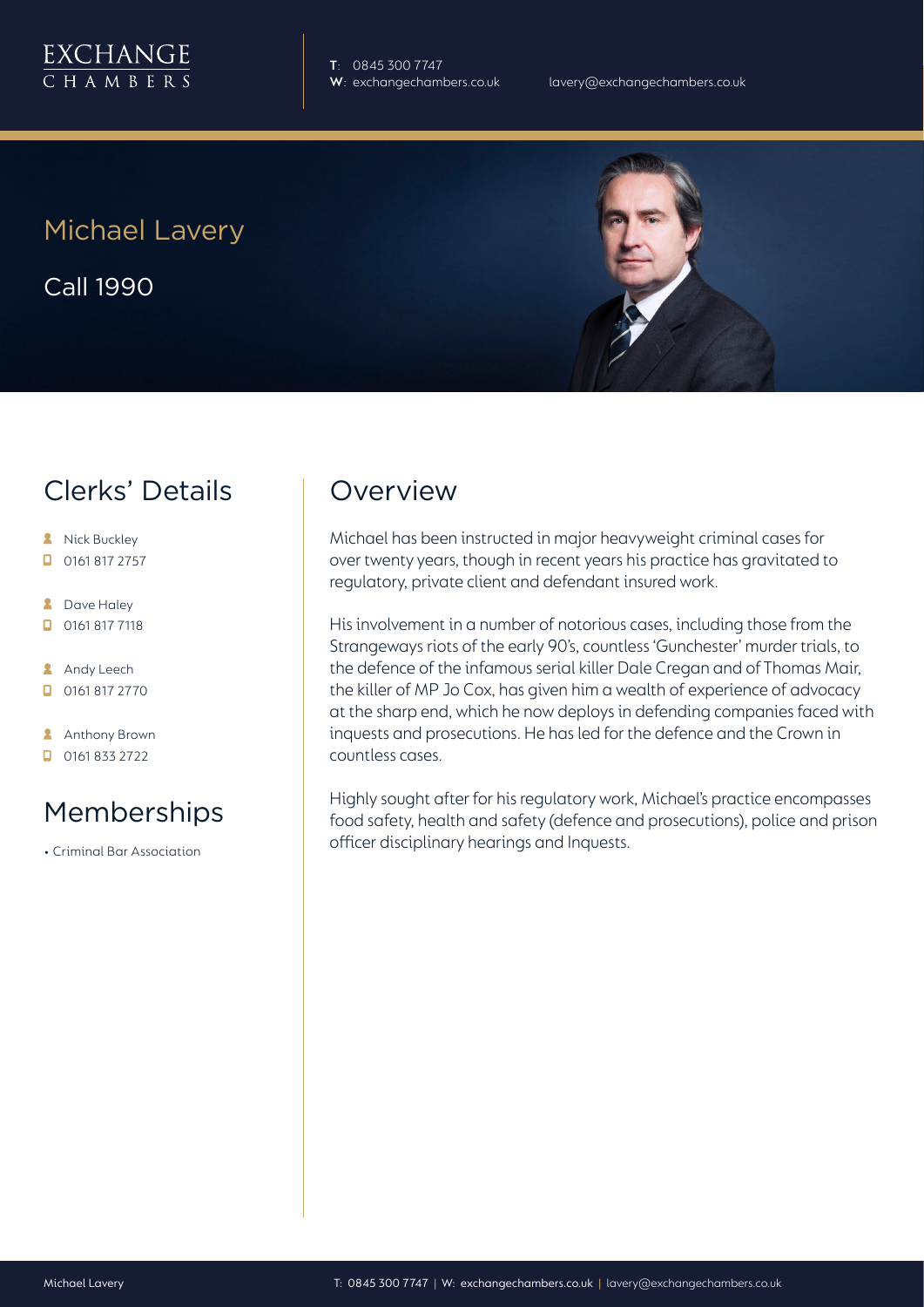## Recommendations

"He is extremely good with clients and very astute." "He is a true advocate." "Very pleasant to deal with."

**Chambers and Partners 2022**

"He is a real people person; he is great with a jury and very good in conference too." "Very good with the clients, realistic and a safe pair of hands." "He is just excellent in relation to serious and complex crime cases. He is down to earth and very efficient." **Chambers and Partners 2021**

"He's a fantastic jury advocate." "A fantastic barrister - he is incredibly practical and very, very sharp in identifying the weaknesses in a case." "He's a lovely advocate and is very jury-friendly. He is so organised and he reacts to things extremely quickly." **Chambers and Partners 2020**

"He has the ability to deal with difficult clients and is down to earth but tactically astute." "He is an excellent junior. He is very good with both clients and juries." "He is excellent; he has a real attention to detail, is very polished and confident in court and puts clients at ease. He's a top-notch barrister."

**Chambers and Partners 2019** 

"He works very well with those instructing him to ensure his client's interests are always served through his robust advice." "Michael has exceptional knowledge and has an ability to relate to his clients which immediately puts them at ease." **Chambers and Partners 2018**

"A very smooth speaker and operator, he is very client-friendly and very engaging." "A nononsense and very able barrister." "Charming, hard-working and diligent." **Chambers and Partners 2017**

"He does the heavyweight work." "I would be happy to have him representing me, he's a well-respected junior."

#### **Chambers and Partners 2016**

"Unflappable with outstanding judgement. Michael carries the confidence of client and solicitors at all times." "Michael is extremely approachable with clients; he knows how to put them at ease and he has great empathy with them. His knowledge of the criminal law and procedure is second to none and he thoroughly prepares all cases. He is a force to be reckoned with in a court room."

#### **The Legal 500 2022**

"He is excellent with attention to detail, very methodical, approachable and hands on. Very good with clients, down to earth and gives pragmatic and honest advice even in difficult situations. Always ready for trials, organised and builds good Solicitor-Counsel